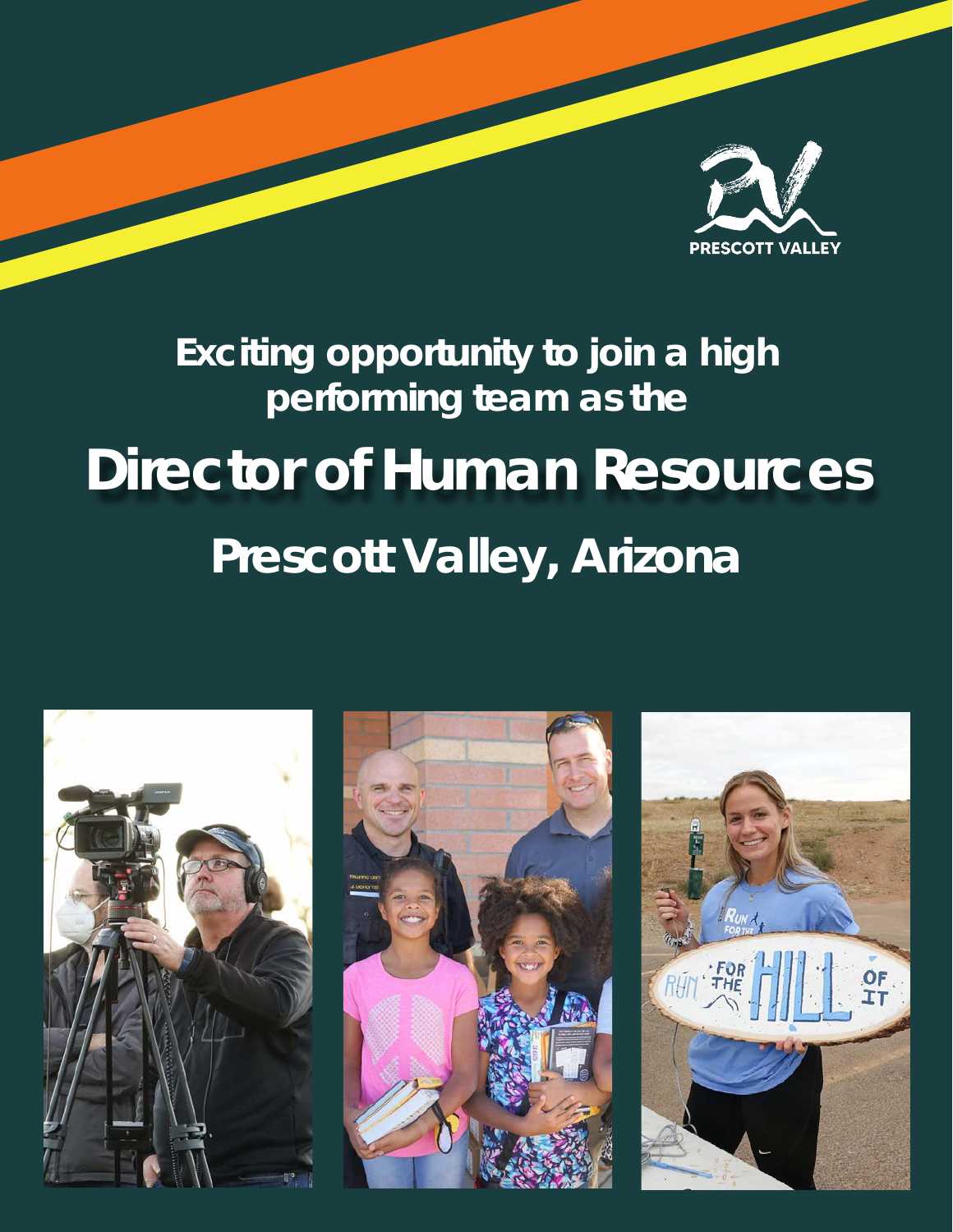## Minimum Qualifications

A bachelor's degree in public administration, business administration, human resources or closely related field, and 10 years progressively responsible experience in HR, including five years of senior HR management experience required, preferably in a municipal government environment. Master's degree or additional senior professional certification (SHRM-SCP) preferred.

Exceptional communication and presentation skills. Strong computer and technical skills to function within a sophisticated Human Resources Information System (HRIS) operation.

Possession of a valid driver's license. Must have the ability to successfully pass an extensive background investigation and pre-employment drug screening.



### The Town of Prescott Valley - The Cooler Side of Arizona

The Town of Prescott Valley, located in beautiful North Central Arizona, seeks a dynamic, people-oriented Director of Human Resources with proven administrative, fiscal and public service experience. This opportunity is available due to the scheduled retirement of the current director after 11 years of service.

At an elevation of 5,100 feet, Prescott Valley enjoys a mild climate year-round with four distinct seasons. As one of the fastest growing communities in Northern Arizona, Prescott Valley, with nearly 50,000 residents, is the largest community in Yavapai County. Neighboring communities boast a quad-city population of more than 150,000, providing the culture and amenities of a larger metropolitan area.

Our team is made up of professionals who are dedicated, innovative, and excited to serve our residents, businesses, and visitors.Our team takes pride in making Prescott Valley an attractive and exciting place to live, work, and play. If you have a passion to serve others, are collaborative in nature, and believe in building a better tomorrow for the community in which you live, we encourage you to consider joining our team!

#### **THE POSITION**

Reporting to the Town Manager, the Director oversees the Human Resources department, comprised of five full-time employees, including the HR Manager, Wellness and Benefits Administrator, Recruiter, and Risk Management/Safety Coordinator.

The Director of Human Resources is responsible for administration of the Town's personnel policies and procedures to support more than 277 employees and volunteers located in 12 departments. The Director oversees a \$30 million budget in personnel services and operations, and works in partnership with the Town Manager's team to support a vision and strategic plan that encourages service excellence within a high performing team environment. The Director ensures the organization accomplishes its annual goals and initiatives in outstanding service to its residents.

### **THE IDEAL CANDIDATE**

Our next Director of Human Resources is an experienced human resource professional and a proactive, solution-oriented leader, with impeccable integrity and the highest ethical standards. They have high emotional intelligence and must instill trust, maintain strict confidentiality, have compassion, and demonstrate empathy.

The successful candidate is technically capable in all respects, including strategic planning and execution, employment law, talent acquisition, employee engagement and retention, relationship management, organizational training and development, total compensation and benefits administration, risk and technology management. The next Director is an effective leader and manager with superior organizational skills and the ability to prioritize in a high-paced and changing work environment.

The preferred candidate has a positive attitude and a commitment to excellent customer service. Understands the complexity of supporting a diverse and full service municipality, while bringing new and progressive tools to create and retain a collaborative, high performing team.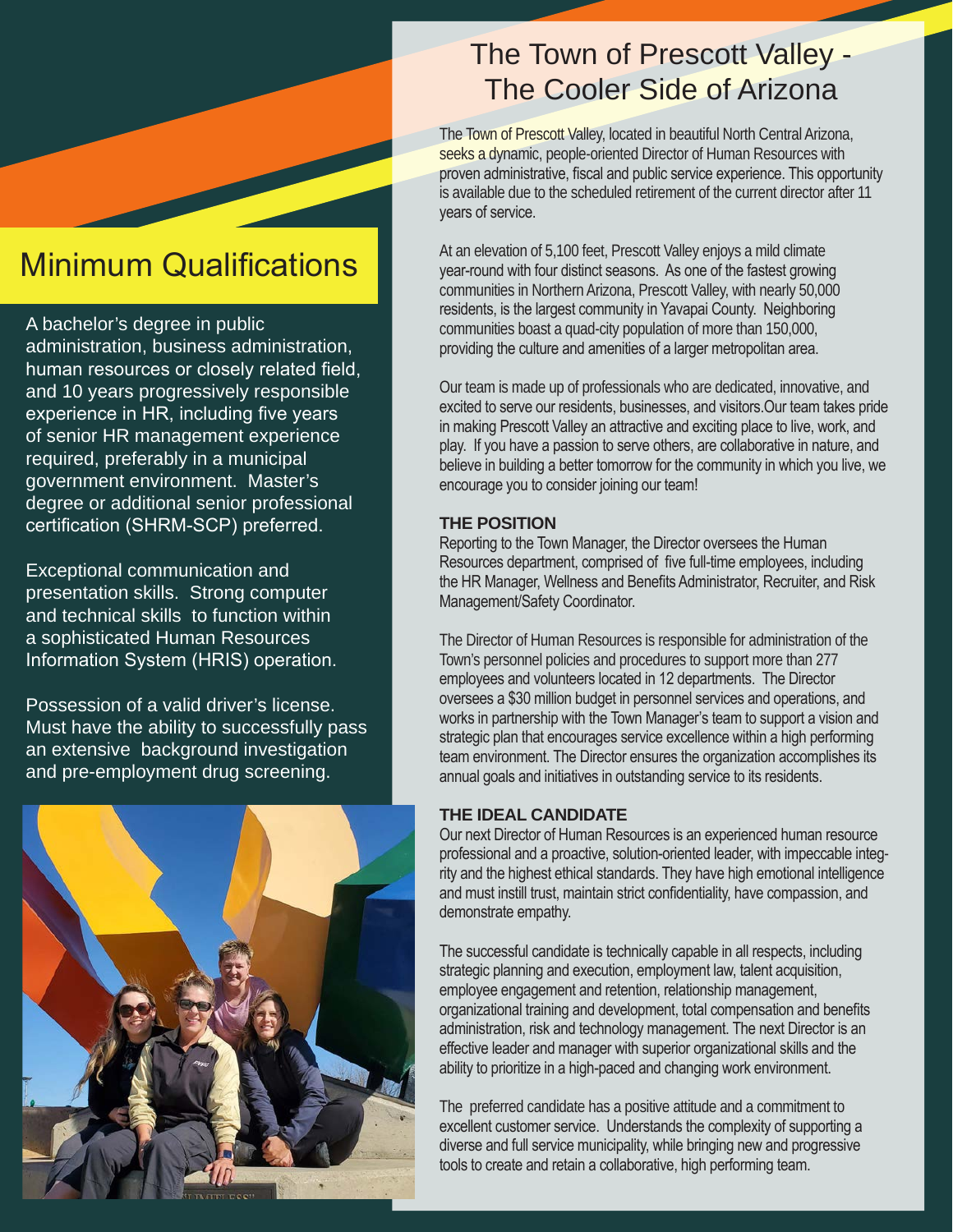

**The reason we exist is to provide exceptional service delivered in line with our CORE VALUES**

**• SERVICE, we are mindful of and caring for the well-being of individuals and our community**

**• INTEGRITY, we hold ourselves to the highest standards of professionalism. We're responsible, honest, and transparent. We do the right thing.**

**• RESPECT, we treat others with dignity. We genuinely welcome differences in people, cultures, ideas, and experiences for a more inclusive workplace.**

**• TEAMWORK, we honor our commitments and deliver results together. Under any circumstance, we stand up and say, count on me!**

**• FUN, is our energizing force to create and innovate, finding a new way to pioneer public services.**

Prescott Valley is a dynamic, growing community nestled between the Mingus and Bradshaw Mountain Ranges in beautiful northern Arizona. The Town operates under a Council/Manager type of government, and has 277 employees and more than 200 volunteers.

The Town encompasses 38.6 square miles in the heart of Yavapai County. Its location in North Central Arizona offers easy access to the mountains in the north and the recreational opportunities offered by abundant winter snow. To the south lies the Phoenix metropolitan region, offering all of the cultural activities and amenities of its large cities.

Founded in 1966 and incorporated in 1978, Prescott Valley is a young community with rich natural beauty and a wealth of outdoor recreation. Three national forests (Prescott, Coconino, and Tonto) are nearby, and the South Rim of the Grand Canyon is a short two-hour drive away. The Prescott Valley lifestyle is for someone who enjoys the outdoors and the excitement of a growing, evolving community with endless opportunities.

The town offers more than 300 acres of recreational areas and open space, including 29 parks, an outdoor aquatic center, and 20 multipurpose athletic fields. The town is in the process of expanding its recreational amenities to include more youth focused activities and mountain biking and hiking trails.

Prescott Valley offers a variety of shopping options, and its inviting central business district commands several blocks. The town's downtown area is anchored by a 5,100-seat event center that hosts a variety of exciting concerts and events. The town is served by Prescott Regional Airport, and Phoenix Sky Harbor International Airport is within easy driving distance.